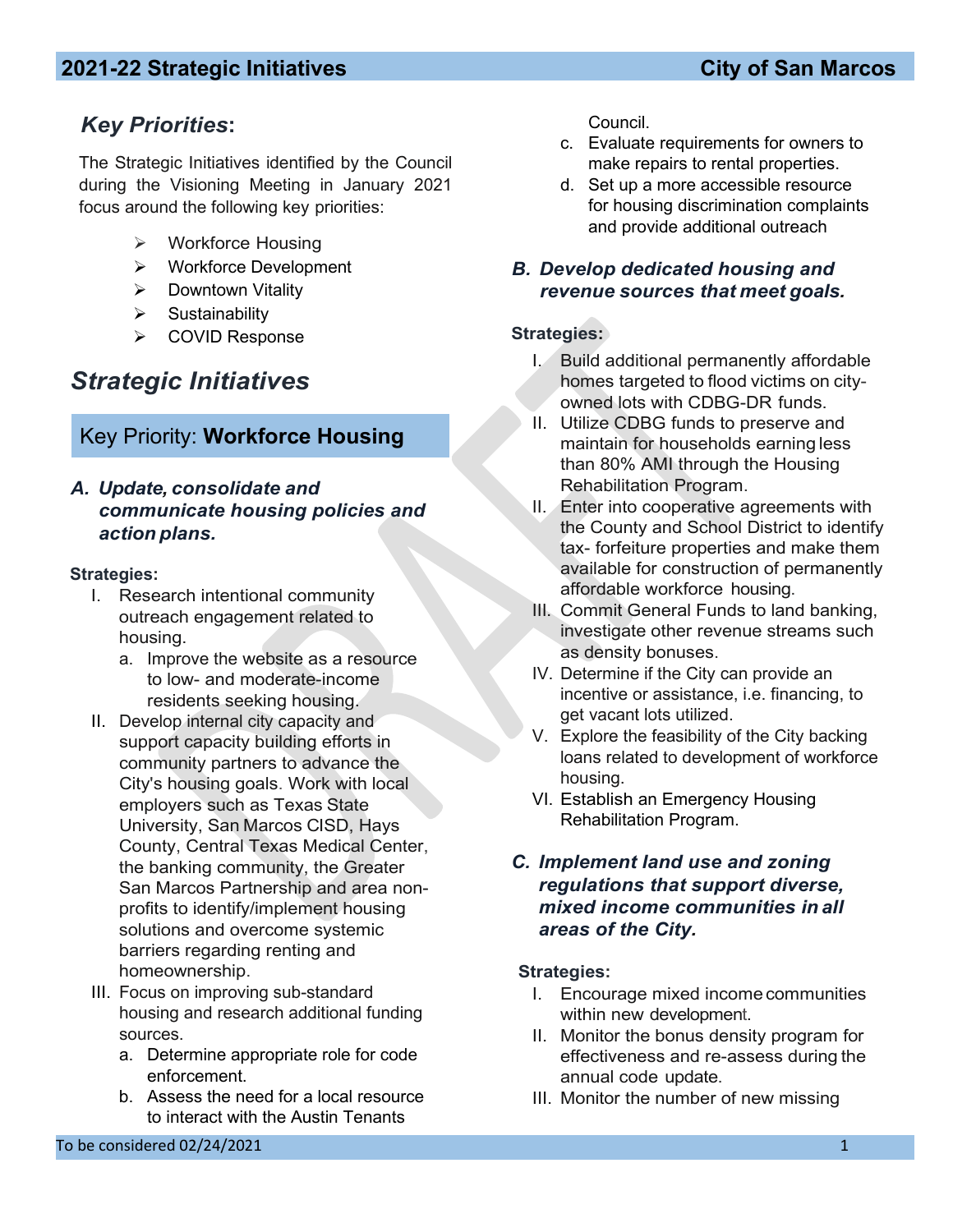## **2021-22 Strategic Initiatives City of San Marcos**

middle housing types built under Code SMTX and re-assess during the annual Code update.

- IV. Draft an ordinance targeting geographic locations and non-profit home builders for appropriate zoning when permanently affordable for sale housing is constructed.
- V. Explore home-sharing and provide a report.

## Key Priority: **Workforce Development**

#### *A. Leverage and Partner with the Community.*

#### *Strategies:*

- I. Identify current assets including partners, existing services, possible locations, and organizational purpose. Include mapping of assets and services within the City.
	- a) Include Community Action as a resource, promote their certification programs
- II. Identify community partner to anchor a cradle to career initiative.
- III. Identify and develop outreach opportunities.
- IV. Identify challenges and unmet needs in the business community that are impacted by workforce development.
- V. Explore possibility of a day labor program implemented through social service agencies.
- VI. Assist local businesses with their search engine optimization, focusing on historically under-utilized businesses.
- VII.Research the use of opportunity zones.
- VIII. Research daycare needs for children and the elderly, available resources, outreach opportunities, and potential funding – focus on preparing children for Kindergarten.

#### *B. Facilitate opportunities for Training and Programming.*

#### *Strategies:*

To be considered 02/24/2021  $\,$ 

- I. Identify potential items to include when incentivizing economic development agreements.
- II. Evaluate Greater San Marcos Partnership (GSMP) contract to include deliverables that require training and programming opportunities.
- III. Determine where to invest city funding to mitigate gaps and barriers that have been identified including a possible training location and regular access to workforce development resources on the east side.

# Key Priority: **Downtown Vitality**

### *A. Support diversified business activity.*

- I. Begin a revised Downtown Master Plan including, the innovation, cultural and arts districts.
	- a) Scope and Visioning Exercise with district Stakeholders and City Council.
	- b) Public outreach with key stakeholders including the Downtown Association, Main Street, the University, as well as other key stakeholders.
	- c) Work with Arts Commission to identify projects linking Downtown and the river
	- d) Drafting and adopting the Downtown Master Plan.
- II. Define goals and objectives for the Main Street program.
	- a) Review current goals and objectives within the Four Point approach of (1- Economic Vitality, 2-Design, 3- Organization, and 4-Promotion).
	- b) Develop a strategy for transformation of Downtown along the Four Points.
	- c) Define quantifiable outcomes for the transformation strategies identified.
	- d) Align organizational resources to achieve desired outcomes through the budget process.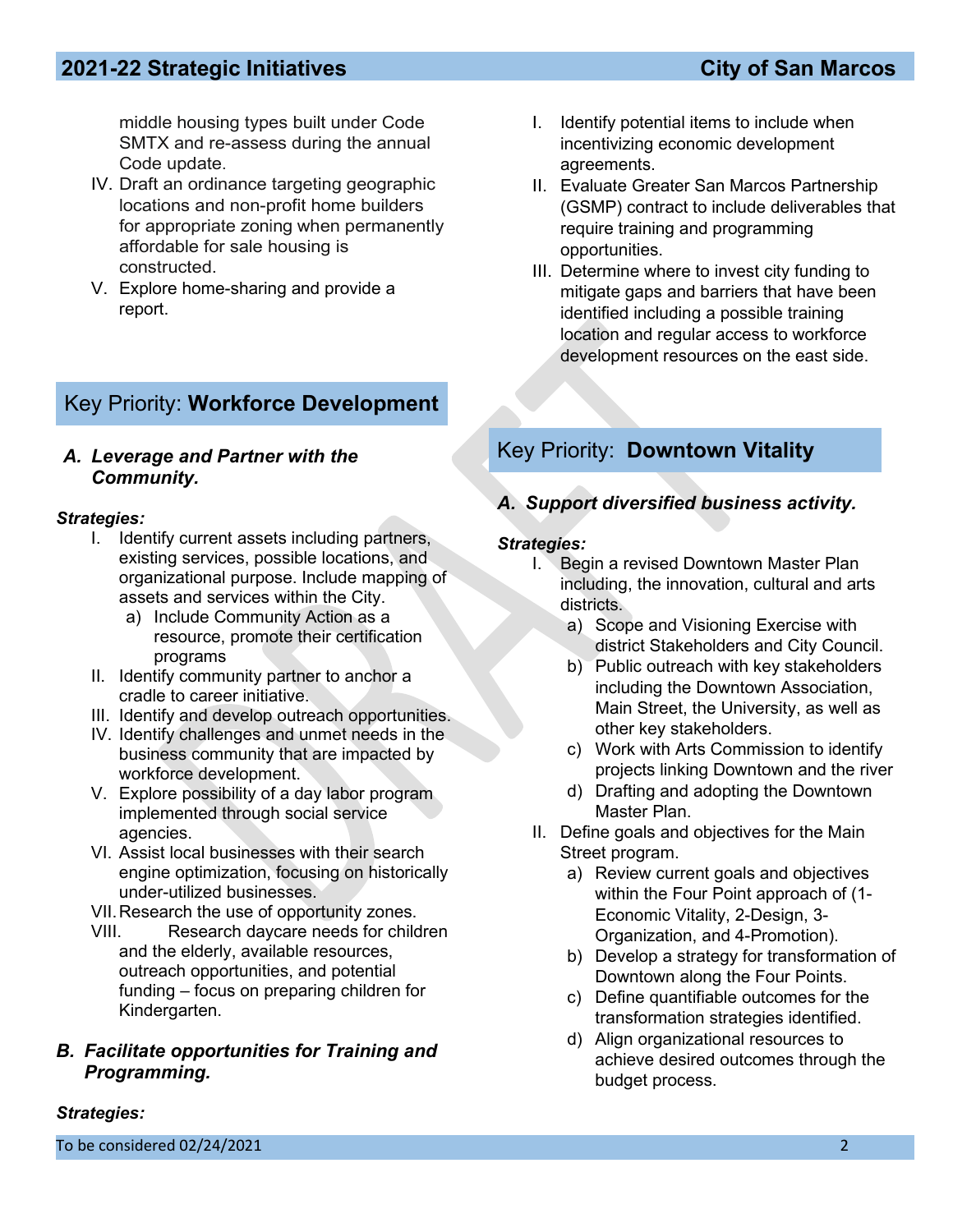## **2021-22 Strategic Initiatives City of San Marcos**

- III. Review possible programs for legacy businesses.
	- a) Promoting City grant programs.
	- b) Buying down interest rates for small businesses.
- IV. Evaluate funding for co-working sites.
- V. Analyze office space needs post-COVID

#### *B. Take measures to improve downtown quality of place.*

#### *Strategies:*

- I. Review and assess possible sites and facilities which could promote San Marcos as a destination.
- II. Review and address underground electric ordinances.
	- a) Identify code amendments during the annual code update process.
- III. Review and assess strategies for vacant and neglected buildings.
	- a) Review model programs, including incentives, and identify resources needed for implementation.
	- b) Propose code amendments during the annual code update process.
	- c) Identify possible options to maintain health and safety, including inspections.
	- d) Investigate mixed-use development for Downtown properties acquired through TIRZ funding.
- IV. Identify strategic locations for streetscape and infrastructure improvements and identify funding options.
	- a) Develop an interim maintenance and beautification plan and coordinate efforts amongst stakeholders.
	- b) Explore the long-term solutions for beautification and maintenance including a downtown management district with downtown stakeholders.
	- c) Align organizational resources to achieve desired outcomes through the budget process.
- V. Identify advertising opportunities with area stakeholders to highlight city attractions.
- VI. Continue working with Texas State University Police regarding Downtown patrols.

### *C. Accessibility to and within the downtown.*

#### *Strategies:*

- I. Approve and implement the Parking Management Plan.
	- a) Hire Parking & Mobility Manager.
	- b) Procure parking management technology (meters & mobile app).
	- c) Create program branding and marketing campaign.
	- d) Initiate phased rollout of on-street paid parking.
	- e) Negotiate off-street parking agreements with private property owners and facilitate options.

## Key Priority: **Sustainability**

#### *A. Develop a baseline of sustainability performance measures.*

- I. Work with Texas State University and other Texas communities to assess their sustainability programs.
	- a) Current organizations available (*Cost - initial staff time to analyze and hold meeting 2x per year*)
	- b) Identify City and local stakeholder groups
	- c) Conduct networking opportunities
- II. Consider if a consultant is necessary in order to determine the baseline of sustainability measures.
	- a) Data collection for usage (*Cost - initial staff time to analyze and public outreach components*)
		- Water, Electric, Fossil Fuels, Renewables (high view snapshot guesstimates)
		- City Facilities
		- Residential (public outreach)
		- Commercial (public outreach)
	- b) Possible Cost-Benefit analysis
		- Consider a means to evaluate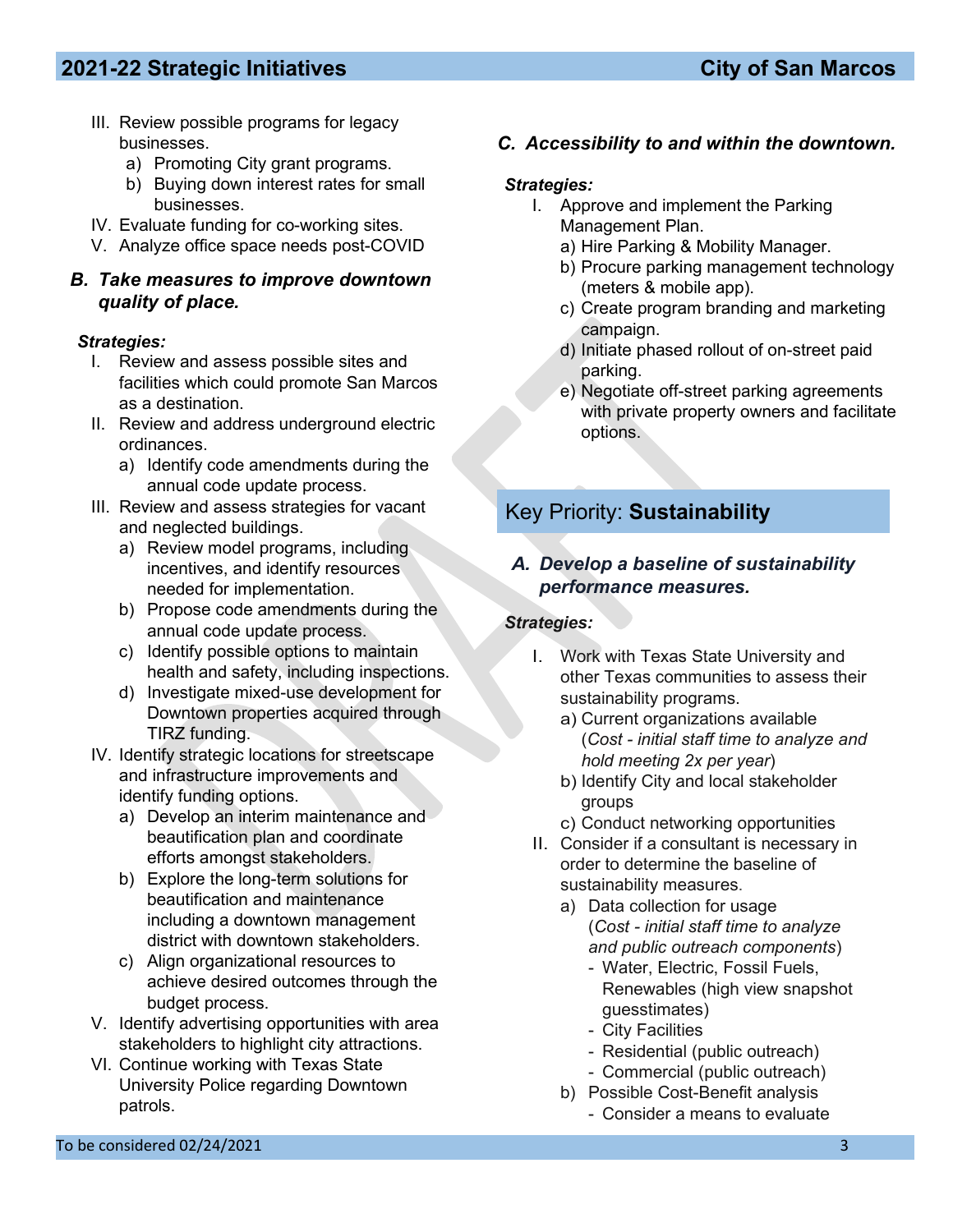upfront expenses compared to overall savings

- Include quality of life in financial calculations
- c) Consultant (*Cost - probably between 50k - 100k*)
	- Coordinate data collection (or by staff)
	- Plan roll out of reduction programs
	- Public out reach
	- Potentially identify need for full time position after observing roll out success metrics

### *B. Promote sustainability practices throughout the community.*

#### *Strategies:*

- I. Increase public education and outreach of City's conservation and sustainability efforts, including available rebates.
	- a) Increase use of social media such as Facebook to promote environmental programs; add environmental programs to FB schedule.
	- b) Evaluate optional or mandatory training on sustainability (anti-idling, recycling, etc) for City staff.
	- c) Discuss with school district increased use of environmental curriculum (such as Learning to be WaterWise Outdoors program which is currently offered to teachers and funded by the City).
	- d) Assess funding levels for green space, trails and provide additional education.
- II. Consider tenets of Slow Streets. a) Monitor potential State legislation.
	- b) Work with the Texas Department of
	- Transportation to include aspects in projects within the City.
- III. Include historic preservation as a component.
- IV. Investigate potential options for landscaping and green space.
- a) Promote local farming, including education and allowing urban farming in front yards.
- b) Explore a xeriscaping program for existing development.

### *C. Determine strategies to incorporate sustainability into City construction and operations.*

### *Strategies:*

- I. Implement sustainable infrastructure solutions in the City's capital improvement program projects.
- II. Develop a formal Building Design Standard for municipal buildings or design elements that reduce resource consumption.
- III. Continue evaluation of alternate energy technologies and opportunities.
	- a) Research feasibility of community solar project.
	- b) Research feasibility of Time of Use (TOU) strategies (e.g. education, billing)
	- c) Evaluate offering customer's purchase of Renewable Energy Credits (RECs)
- IV. Develop and implement programs for elimination of bottled water usage and other single use plastic products (SUPs).
	- a) Research purchasing and/or personnel policies that discourage or prohibit using City funds to purchase SUPs.
	- b) Consider installing bottle fill/fountains in all City facilities.
- V. Research potential funding sources and revenues for sustainability initiative implementation
- *D. Develop economic development and procurement policies to encourage sustainability for businesses that work with the City.*

- I. Research and adopt policies encouraging sustainability in economic development.
	- a) Create a standard set of sustainable preferences for developments and economic development projects.